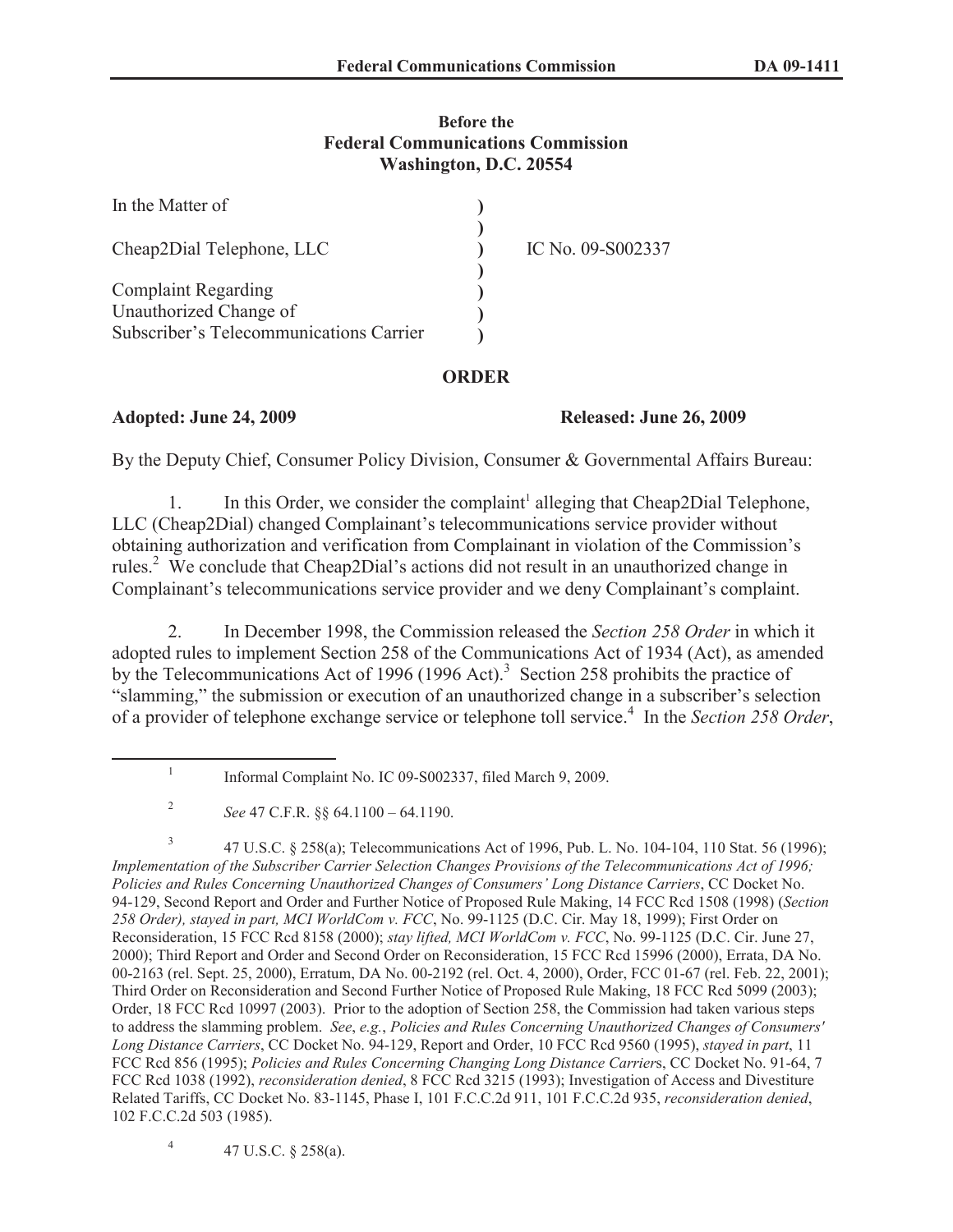the Commission adopted aggressive new rules designed to take the profit out of slamming, broadened the scope of the slamming rules to encompass all carriers, and modified its existing requirements for the authorization and verification of preferred carrier changes. The rules require, among other things, that a carrier receive individual subscriber consent before a carrier change may occur.<sup>5</sup> Pursuant to Section 258, carriers are absolutely barred from changing a customer's preferred local or long distance carrier without first complying with one of the Commission's verification procedures.<sup>6</sup> Specifically, a carrier must: (1) obtain the subscriber's written or electronically signed authorization in a format that meets the requirements of Section 64.1130; (2) obtain confirmation from the subscriber via a toll-free number provided exclusively for the purpose of confirming orders electronically; or (3) utilize an independent third party to verify the subscriber's order.<sup>7</sup>

3. The Commission also has adopted liability rules. These rules require the carrier to absolve the subscriber where the subscriber has not paid his or her bill. In that context, if the subscriber has not already paid charges to the unauthorized carrier, the subscriber is absolved of liability for charges imposed by the unauthorized carrier for service provided during the first 30 days after the unauthorized change.<sup>8</sup> Where the subscriber has paid charges to the unauthorized carrier, the Commission's rules require that the unauthorized carrier pay 150% of those charges to the authorized carrier, and the authorized carrier shall refund or credit to the subscriber 50% of all charges paid by the subscriber to the unauthorized carrier.<sup>9</sup> Carriers should note that our actions in this order do not preclude the Commission from taking additional action, if warranted, pursuant to Section 503 of the Act.<sup>10</sup>

4. We received Complainant's complaint on March 9, 2009, alleging that Complainant's telecommunications service provider had been changed to Cheap2Dial without Complainant's authorization. Pursuant to Sections 1.719 and  $64.1150$  of our rules,<sup>11</sup> we notified Cheap2Dial of the complaint and Cheap2Dial responded on April 20, 2009.<sup>12</sup> We find that the complaint involves a dial-around long distance service and not a switch of presubscribed long

7 *See* 47 C.F.R. § 64.1120(c). Section 64.1130 details the requirements for letter of agency form and content for written or electronically signed authorizations. 47 C.F.R. § 64.1130.

8 *See* 47 C.F.R. §§ 64.1140, 64.1160. Any charges imposed by the unauthorized carrier on the subscriber for service provided after this 30-day period shall be paid by the subscriber to the authorized carrier at the rates the subscriber was paying to the authorized carrier at the time of the unauthorized change. *Id.*

9 *See* 47 C.F.R. §§ 64.1140, 64.1170.

<sup>10</sup> *See* 47 U.S.C. § 503.

<sup>11</sup> 47 C.F.R. § 1.719 (Commission procedure for informal complaints filed pursuant to Section 258 of the Act); 47 C.F.R. § 64.1150 (procedures for resolution of unauthorized changes in preferred carrier).

<sup>12</sup> Cheap2Dial's Response to Informal Complaint No. 09-S002337, received April 20, 2009.

<sup>5</sup> *See* 47 C.F.R. § 64.1120.

<sup>6</sup> 47 U.S.C. § 258(a).